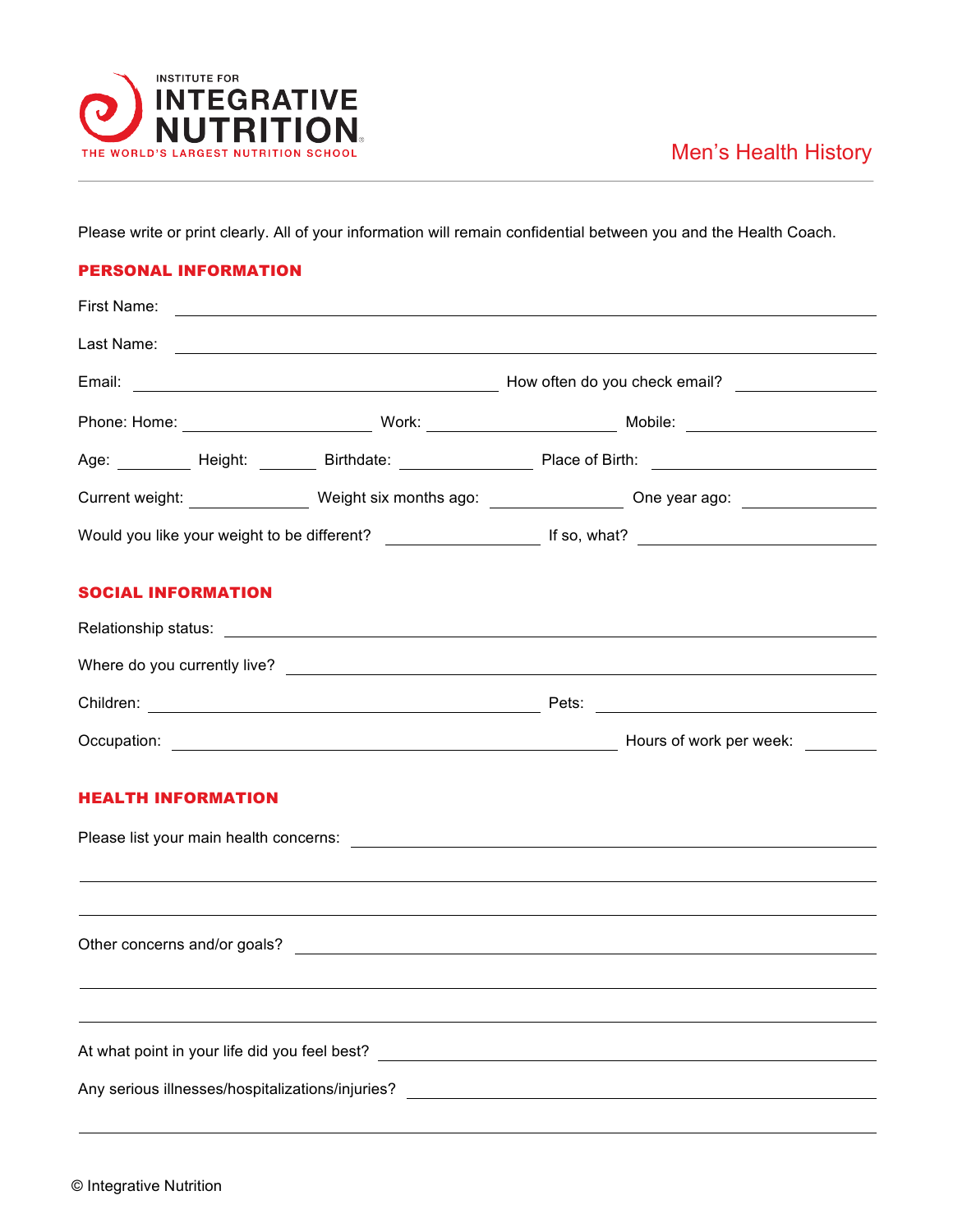

## Men's Health History

| <b>HEALTH INFORMATION (continued)</b>                                                                          |  |  |  |  |  |  |  |  |
|----------------------------------------------------------------------------------------------------------------|--|--|--|--|--|--|--|--|
|                                                                                                                |  |  |  |  |  |  |  |  |
|                                                                                                                |  |  |  |  |  |  |  |  |
|                                                                                                                |  |  |  |  |  |  |  |  |
| How is your sleep? _______________ How many hours? ________________ Do you wake up at night? ________________  |  |  |  |  |  |  |  |  |
|                                                                                                                |  |  |  |  |  |  |  |  |
|                                                                                                                |  |  |  |  |  |  |  |  |
|                                                                                                                |  |  |  |  |  |  |  |  |
|                                                                                                                |  |  |  |  |  |  |  |  |
| <b>MEDICAL INFORMATION</b>                                                                                     |  |  |  |  |  |  |  |  |
|                                                                                                                |  |  |  |  |  |  |  |  |
|                                                                                                                |  |  |  |  |  |  |  |  |
| Any healers, helpers, or therapies with which you are involved? Please list: _________________________________ |  |  |  |  |  |  |  |  |
| ,我们也不会有什么?""我们的人,我们也不会有什么?""我们的人,我们也不会有什么?""我们的人,我们也不会有什么?""我们的人,我们也不会有什么?""我们的人                               |  |  |  |  |  |  |  |  |
|                                                                                                                |  |  |  |  |  |  |  |  |
|                                                                                                                |  |  |  |  |  |  |  |  |
|                                                                                                                |  |  |  |  |  |  |  |  |